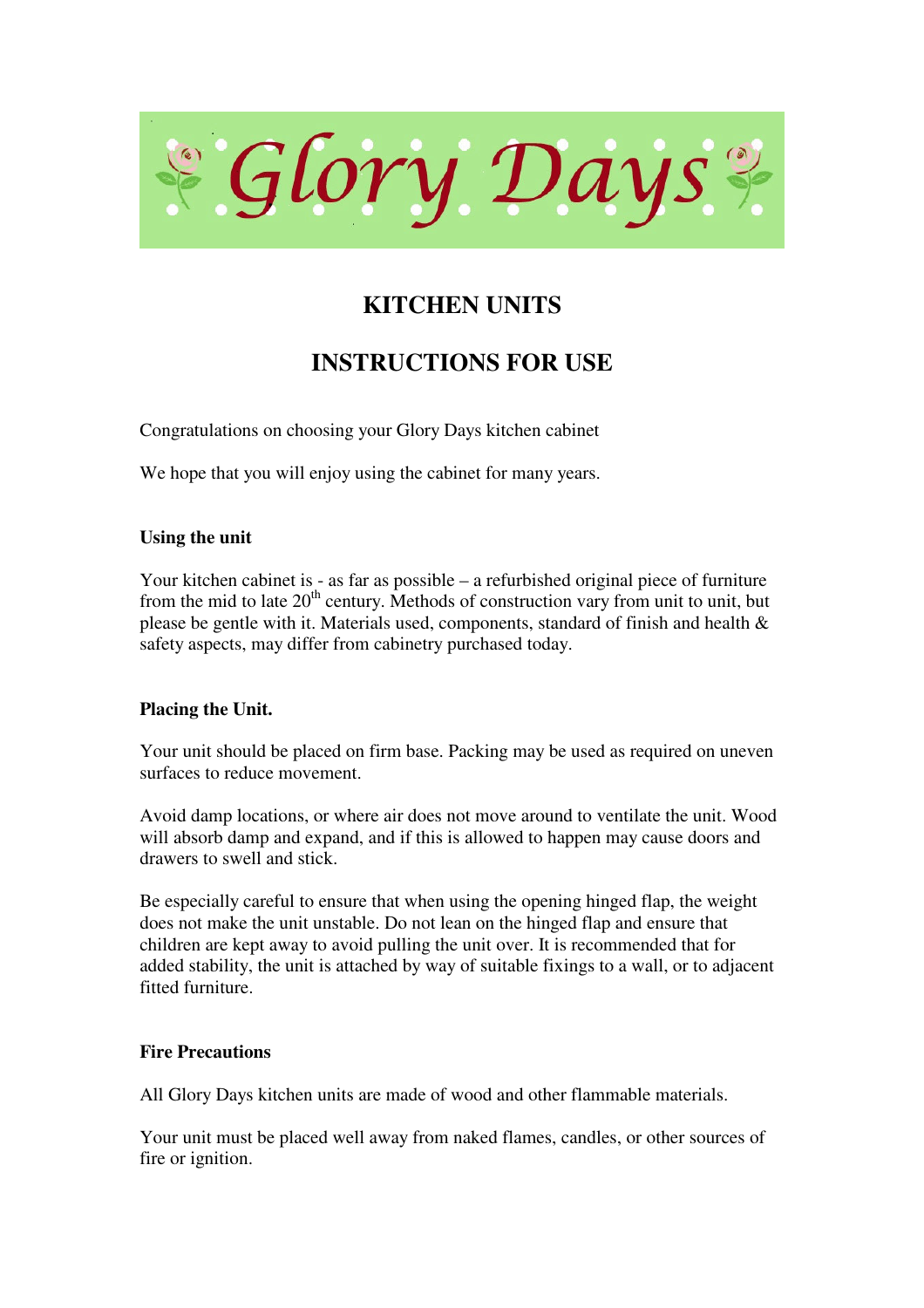## **Moving the unit.**

Remove all items from inside the unit to reduce weight and to stop items moving about, causing damage.

Make sure that any loose component parts inside the unit are also removed (ie drawers, glass shelves etc).

When moving the unit, make sure that all hinged door are secured to prevent it falling open during moving.

Glass should – where possible – be removed before moving. If the design does not allow for easy removal of the glass, ensure that it is stopped from sliding by use of blu-tack, plasticine or similar, or by moving both pieces of glass to one side, and inserting a cushion into the opening on the other side.

Likewise, sliding doors should be moved to one side and appropriate packing used to ensure that they do not move during transit.

#### **Hinged doors**

The weights able to be supported on the hinged doors will vary depending on the method of construction, solidity of the unit, and the component parts used. You must satisfy yourself as to the appropriate weights which are suitable for your particular unit.

Avoid any sudden jolts, dropping objects onto the open hinge, and always hold the door as it is released and lowered into position.

The hinged door(s) is not designed as a work surface, and avoid applying any pressure over and above temporary standing of light goods.

When closing the hinged door, ensure that it is firmly and securely closed.

#### **Glass**

Wherever possible we have used the original glass supplied as original with the unit. Please note that this may not conform to current safety regulations, and care should be taken in its use.

Take care when moving objects near the unit to protect the glass.

The glass should be able to slide freely and quietly.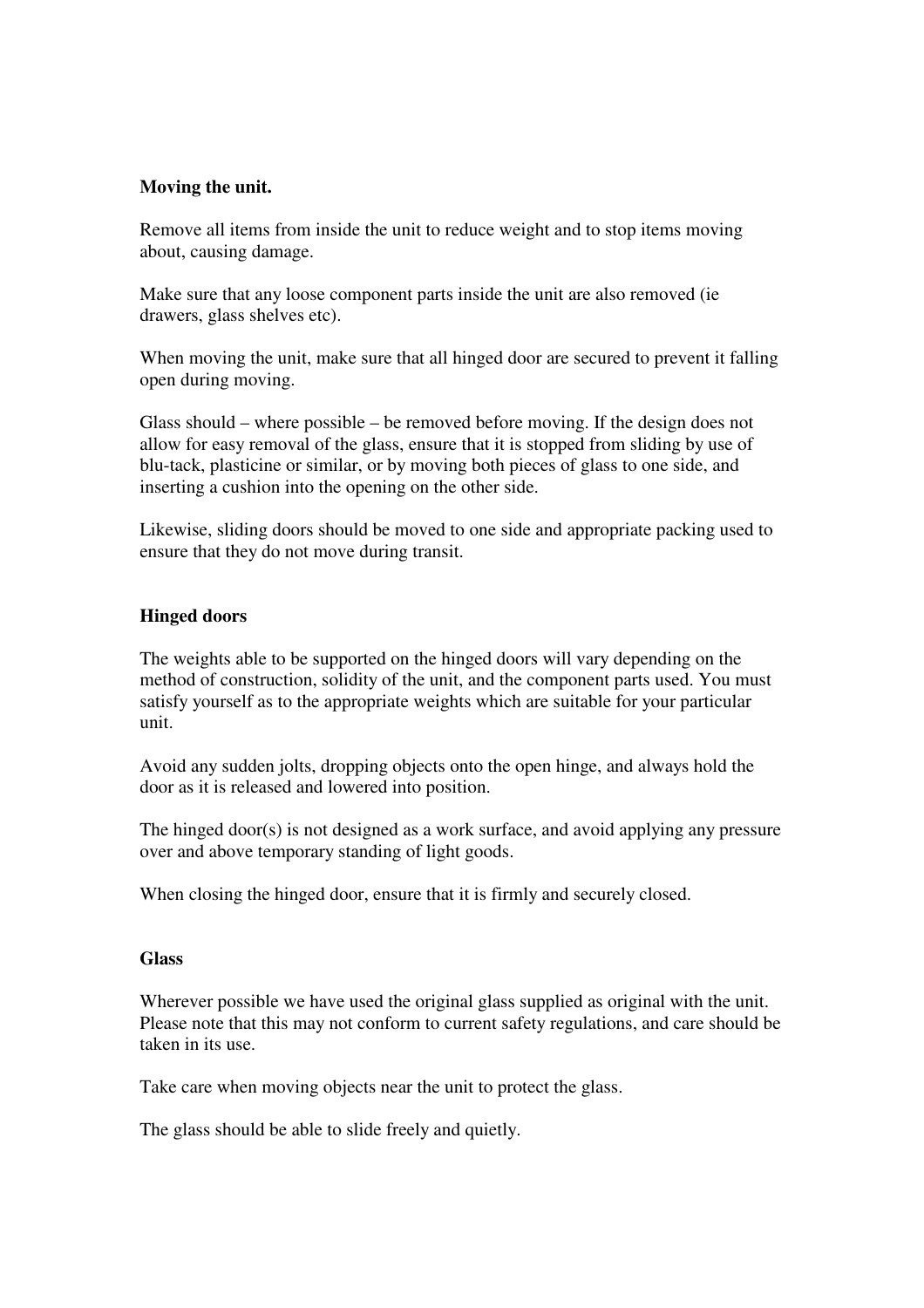The method for removing glass will vary depending on the method of unit construction, but the more common methods are:

- lift glass up and out when it clears the lower guide. Note that some units may have a narrow strip of wood inserted into the upper guide to prevent excessive vertical movement, and that this may need to be moved.
- Lower Guide removal. The lower guide may need to be removed. Having slid bothe pieces of glass to one side, carefully prise the guide upwards using a flat-bladed instrument, to loosen the nail. The nail may then be fully removed by using long-nosed pliers. S;ide the glass to the other end and repeat the process. Once the nailshave been removed, pull the lower guide forwards slowly and carefully, and remove glass. Just be very careful as you do this, as the glass may suddenly drop.
- Upper Guide removal. Less common, but in this case the upper guide is able to be removed using a similar method as above.

It is worth noting that the guides may be plastic or - more solidly - wood.

# **Sliding doors**

The sliding doors are usually made of wood, ply, chipboard, or MFC.

The doors should be able to slide freely and quietly. If they stick, check to ensure that the guides are clear. If necessary, they may need to be removed and sandpaper used to aloow a little more play.

The method for removing the doors will vary depending on the method of unit construction, but the more common methods are:

- lift door up and out when it clears the lower guide. Note that some units may have a narrow strip of wood inserted into the upper guide to prevent excessive vertical movement, and that this may need to be moved.
- Lower Guide removal. The lower guide may need to be removed. Having slid both doors to one side, carefully prise the guide upwards using a flat-bladed instrument, to loosen the nail. The nail may then be fully removed by using long-nosed pliers. Slide the doors to the other end and repeat the process. Once the nails have been removed, pull the lower guide forwards slowly and carefully, and remove door.
- Upper Guide removal. Less common, but in this case the upper guide is able to be removed using a similar method as above.

It is worth noting that the guides may be plastic or - more solidly - wood.

## **Drawers**

Drawers are usually fully removable by pulling out fully. For this reason, make sure that care is taken when opening to ensure that drawers are not inadvertently pulled out from the unit.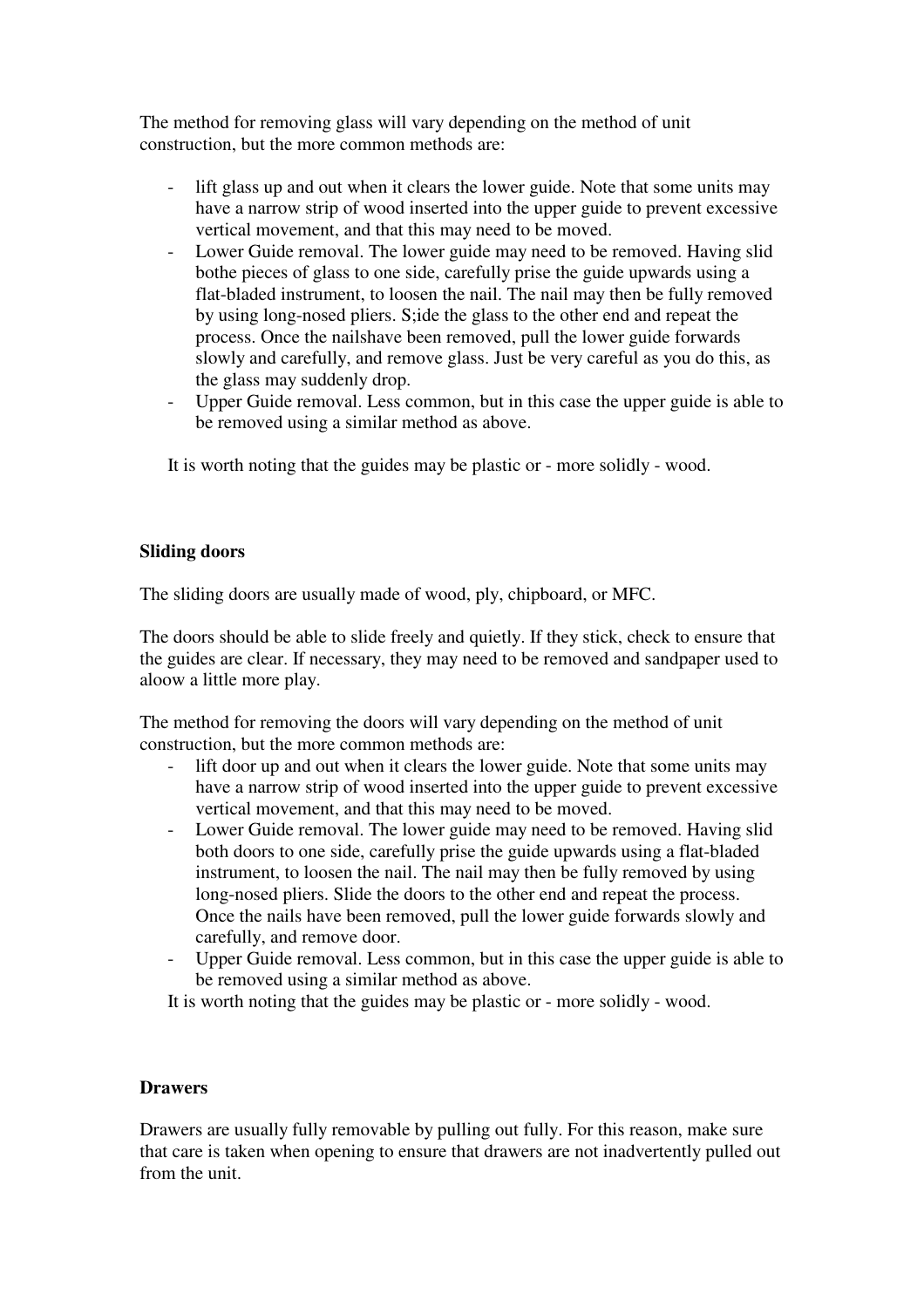On some units, drawers have an integral stop. These can take the form of a hinged flap of wood or similar. On others, the runners are enclosed, and to fully remove the drawer may mean unscrewing component parts. For this reason, it is worth familiarising yourself as to how the drawers and their runners are constructed before use. This task is easier *before* filling the cupboard and drawers!

Take care not to over-fill drawers, as this may cause contents to fall out at the back, or otherwise foul the drawer-space.

If a drawer ever sticks, be gentle! Slight tapping on either side of the drawer front, or from underneath may release it. Avoid forcibly pulling, as this may break the handle. Pulling from the back of the drawer, inside the cabinet, may prove more effective. If the unit has become damp, the drawer may become free once it has dried.

# **Your unit in daily use**

Your unit has been refurbished as an attractive piece of furniture. Please be sure that the unit is suitable for your use, as the units vary with regards to storage area, durability, integral strength, and weights which may be carried on shelves etc.

Depending on its use, you may wish to note the following:

- 1) The internal flat surfaces and sides where not already covered by Fablon (or similar) – will be finished in a satinwood paint. If you intend to use the cabinet for frequent or heavy use, we recommend that flat surfaces are covered with Fablon (or similar covering) or with a dry cloth. This will protect the surface from scratches and damage to the paint.
- 2) If storing food in the unit, make sure that the doors are kept closed, and that ventilation is provided through vents. These will help keep flies and other 'nasties' out.
- 3) Surfaces may be kept clean by using a damp cloth and small amount of detergent.

## **Periodic inspections:**

- Make sure that grooves for the glass doors and sliding doors are free from debris and other impediments to free movement
- If the drawers stick, try applying candle wax to where surfaces meet.
- Hinged doors: apply candle wax to the metal stays so that they move freely and quietly when opening and closing. Apply a drop of oil on to hinges and other moving metal parts.
- Check the cabinet for signs of damp, woodworm, or spillages, and take remedial action as required.